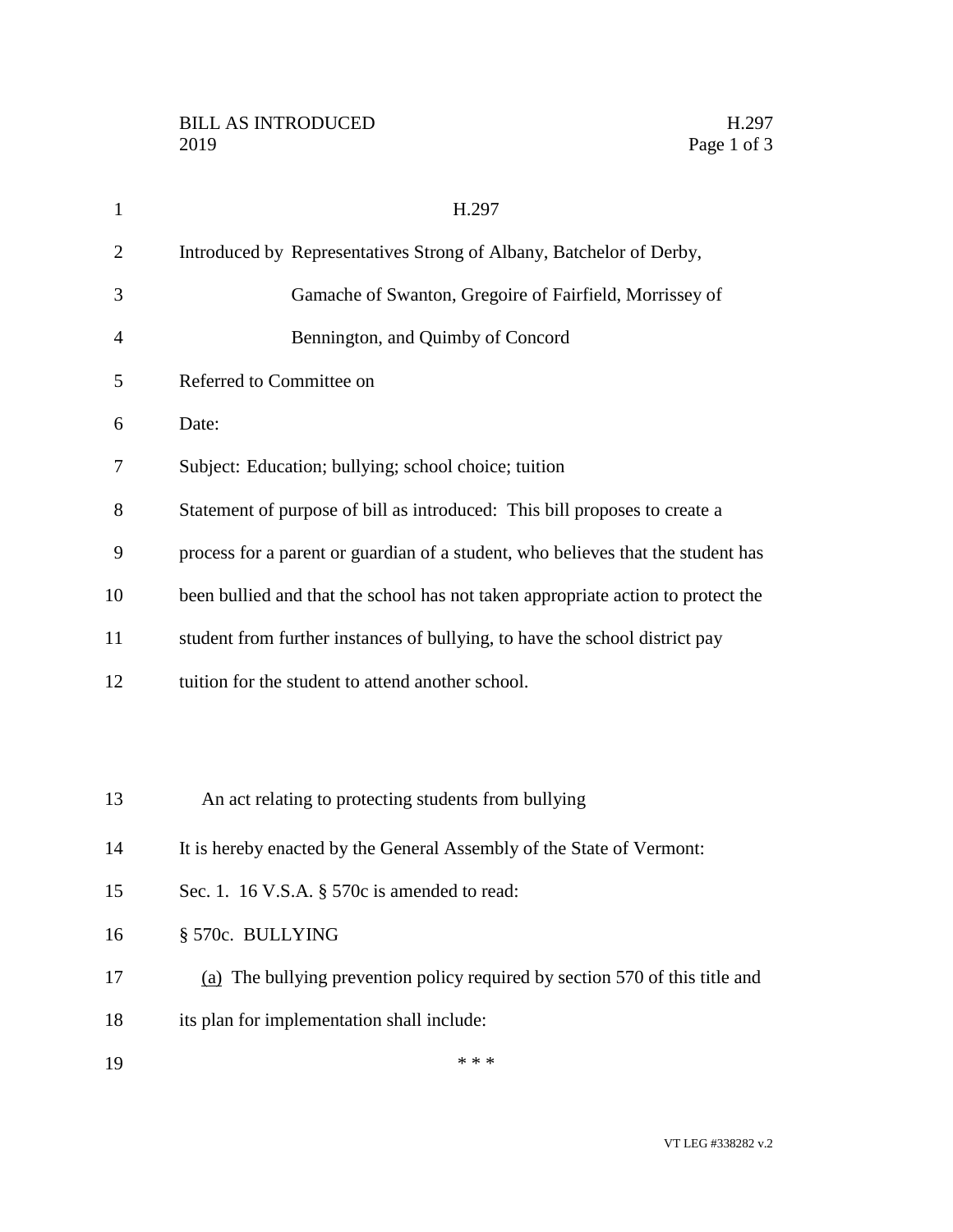| $\mathbf{1}$   | $(b)(1)$ If a parent or guardian of a student believes that the student has been  |
|----------------|-----------------------------------------------------------------------------------|
| $\overline{2}$ | bullied and that the school has not taken appropriate action to protect the       |
| 3              | student from further instances of bullying, then the parent or guardian may       |
| 4              | seek to have the school district pay tuition for the student to attend another    |
| 5              | school in accordance with section 828 of this title.                              |
| 6              | (2) A parent or guardian seeking this remedy shall submit a document to           |
| 7              | the board of the school district that:                                            |
| 8              | (A) explains the reasons that the parent or guardian believes that the            |
| 9              | student has been bullied:                                                         |
| 10             | (B) explains the reasons that the parent or guardian believes that the            |
| 11             | school has not taken appropriate action to protect the student from further       |
| 12             | instances of bullying; and                                                        |
| 13             | (C) requests that the school district pay tuition for the student to              |
| 14             | attend another school in accordance with section 828 of this title.               |
| 15             | (3) The school board shall meet with the parent or guardian and                   |
| 16             | representatives of the school within 15 days after it receives the document       |
| 17             | submitted under subdivision (2) of this subsection.                               |
| 18             | (4) The school board shall grant the parent's or guardian's request               |
| 19             | unless it determines, based on all the evidence and beyond a reasonable doubt,    |
| 20             | that either the student has not been bullied or that the student has been bullied |
| 21             | but the school has taken appropriate action to protect the student from further   |